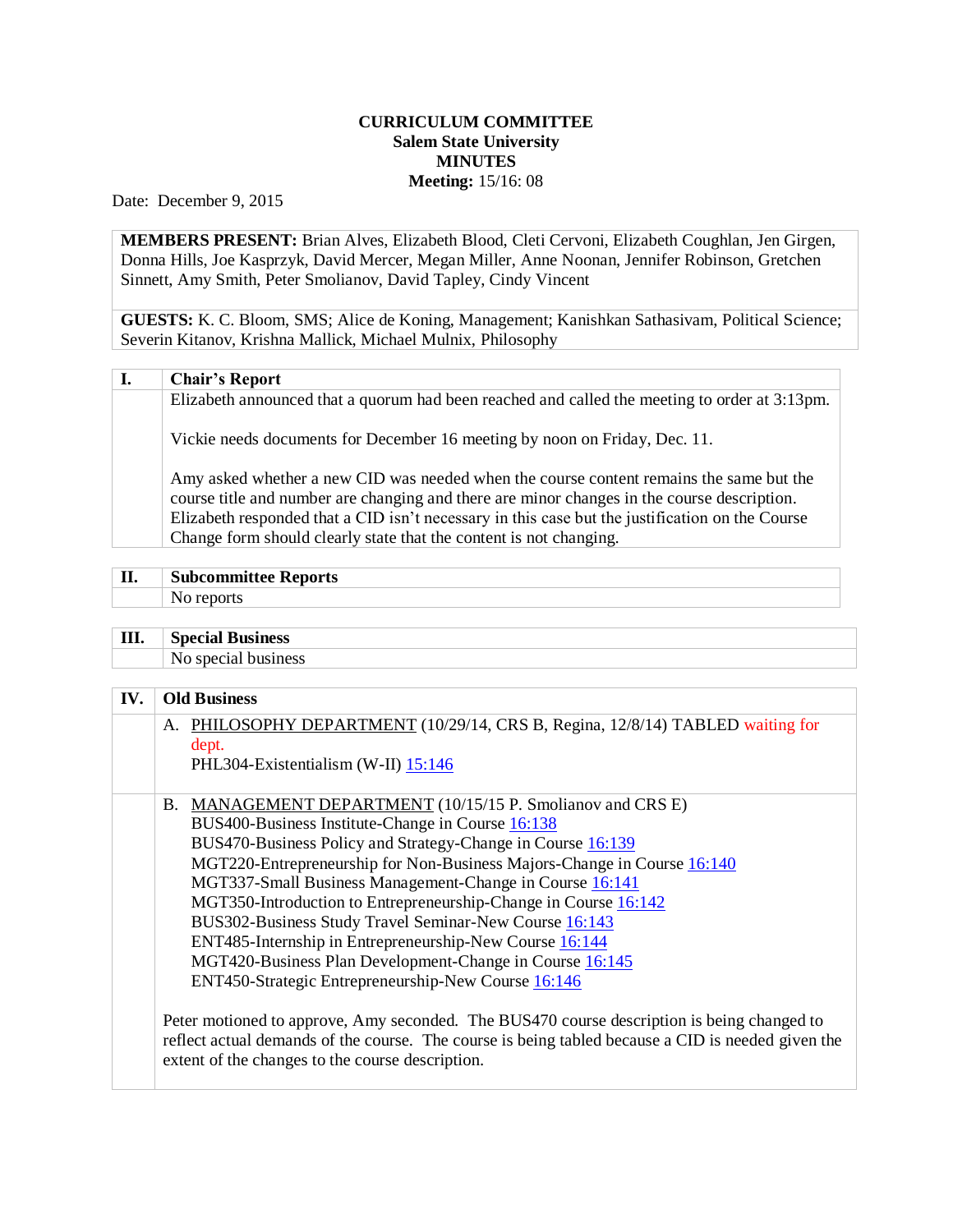The department is trying to make entrepreneurship more relevant to students outside the department so a number of courses are changing their prefix from MGT to ENT. Having a prefix for entrepreneurship courses will make them more readily identifiable to those outside the department who may be interested. Pre-requisites for MGT337 and MGT350 are being aligned. ENT485 is a new internship shell course directed specifically at entrepreneurship students. For example, the process of setting up the internship is different from MGT485. ENT450 is designed to provide a capstone experience for the Entrepreneurship concentration. Business plans no longer need to be the core of entrepreneurship training. ENT450 instead looks at strategic planning more broadly. BUS302 is a new study travel seminar. Megan pointed out that international study travel courses can count as WC courses. However, students will not automatically get credit if it's not clear that the location is international. Megan suggested that the course be tabled so that the department can consider submitting separate domestic and international study travel courses. Liz pointed out that the WC sub-committee had requested additional information that was not included in the CID. BUS302 was tabled.

## **Unanimously approved, with 16:139 and 16:143 tabled.**

C. POLITICAL SCIENCE DEPARTMENT (10/8/15 David M. and CRS D) POL311-Modern American Conservatism-W-I[I 16:069](http://www.salemstate.edu/6780.php?trackingNum=16:069&search=all) POL374-Politics of India and South Asia-WC [16:070](http://www.salemstate.edu/6780.php?trackingNum=16:070&search=all) POL359-Terrorism and Political Violence-W-II [16:071](http://www.salemstate.edu/6780.php?trackingNum=16:071&search=all) POL400-Capstone Seminar: Topics in Political Science-Change in Course-W-III [16:072](http://www.salemstate.edu/6780.php?trackingNum=16:072&search=all) POL415-Study-Travel Seminar in Political Science-New Course [16:073](http://www.salemstate.edu/6780.php?trackingNum=16:073&search=all)

David motioned to approve, Cindy seconded. The packet contains pre-existing courses seeking Gen Ed certification and one new course. POL311 and POL359 were submitted last year so will receive retroactive W-II certification. Cindy asked how Criterion 4 will be addressed in POL311. Kanishkan responded that the course was vetted by the W-II/W-III sub-committee and requested changes were made. The department is requesting W-III credit for POL400, and adding the department's research methods course as a pre-requisite. Some students had been taking the research methods course their last semester. This will encourage students to take it during their first or second year so that they can take the capstone seminar with the topic that most interests them. POL415 is a new study travel seminar. It is a US travel course, not international. We do not currently have set criteria for how to account for student hours (lecture vs. field) in travel study courses. Language was added stating that students can repeat the course for up to 6 credits, but they must get permission of the department chair for more than 3 credits to count toward their major requirements.

## **Unanimously approved.**

Megan motioned to extend by 15 minutes, Anne seconded. Unanimously approved.

D. PHILOSOPHY DEPARTMENT (10/15/15 J. Robinson and CRS B) PHL320-Philosophical Perspectives of Women-PGR [16:147](http://www.salemstate.edu/6780.php?trackingNum=16:147&search=all) PHL350H-Topics in Ethics-PGR [16:148](http://www.salemstate.edu/6780.php?trackingNum=16:148&search=all) PHL311-Sustainable People, Sustainable Planet (PGR, W-II) [15:150](http://www.salemstate.edu/6780.php?trackingNum=15:150&search=all)

Jennifer motioned to approve, Brian seconded. The department is seeking PGR certification for 2 pre-existing courses, which were vetted by the PGR sub-committee.

**Unanimously approved.**